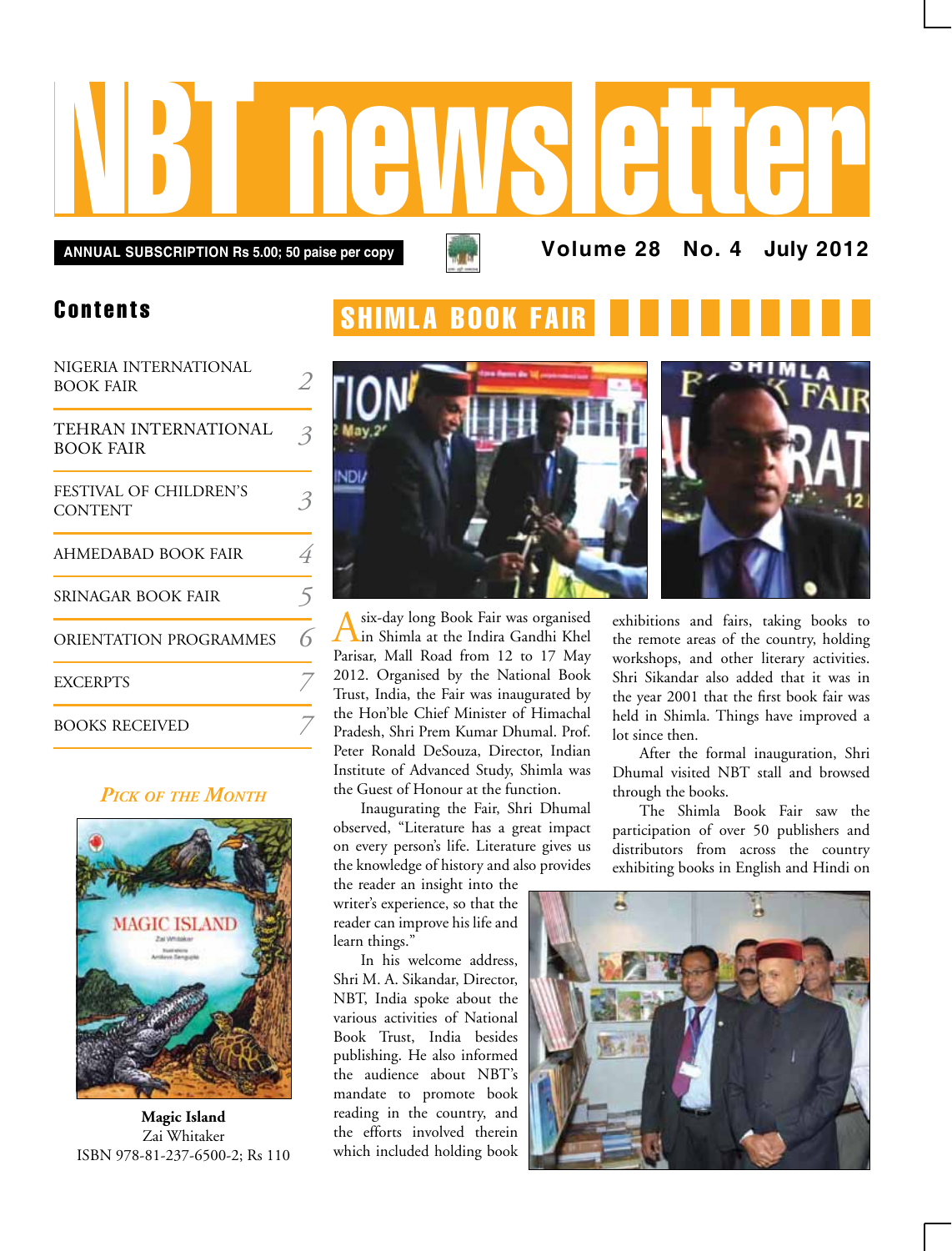varied subjects. People from all walks of life were seen at the Fair grounds during those six days.

A three-day 'Sahitya Chaupal' programme was a major attraction during the Fair. Shri Sikandar informed people that many literary programmes would be held in the Chaupal. The first of the Chaupal programmes was a seminar on 'Translation' where well known translators talked at length about the proper techniques of translating fiction and non-fiction. Second day of the Chaupal programme



had a seminar on 'Storytelling'. On the third day, a meet-the-author and illustrator

programme at the Sahitya Chaupal had a number of young and old alike interacting with the writer, Shri Manglesh Dabral and the illustrator, Shri Vijay Sharma. The programme was coordinated by Dr Tulsi Raman, Secretary, Himachal Academy of Art, Culture and Language.

The programmes and Fair were coordinated by Shri Pradip Chhabra, Deputy Director (Exhibitions) and Shri Manas Ranjan Mahapatra, Editor, National Centre for Children's Literature, a wing of NBT.

# nigeria international Book Fair

The 11th Nigeria International Book Fair (NIBF) 2012 was held from 7 to 12 May at the Multipurpose halls of the University of Lagos, Nigeria. Organised by the Nigerian Book Fair Trust Fund, the Fair aimed at the country's mission to promote reading culture and bring books and other instructional materials closer to people for better education and self-improvement.

NIBF provides a platform to network in the book and publishing sector with direct

contact with major players in the industry from within and outside the country. It is also an avenue for schools and students to meet their educational needs under one roof.

Over 150 publishers, booksellers, and distributers from Nigeria and other parts of the world participated in the Fair, which included exhibitors from India,

Zimbabwe, Dubai, Ghana, Ibadan, Abuja, Turkey, Abu Dhabi, UK, and USA. With a wide range of books covering varied subjects, the Fair had lot to offer to the book lovers, students, writers, publishers, children as well as the general public.

Another major feature of NIBF was the annual International Conference of Nigeria International Book Fair that brings together stakeholders in the book industry



to discuss topical issues that bother on the stability of the industry. This year the conference was held at Afe Babalola Auditorium, University of Lagos, and the theme this year was 'The State of Infrastructural Development in Africa and the Future of the Book Trade'.

The speakers at the conference were of the view that though the book industry is lacking infrastructural support that should aid its growth, yet there is future for the



book industry if major players think outside of the box and see the current challenges as surmountable.

The stall of the National Book Trust, India, being the nodal agency for book promotion under Government of India, was of utmost interest for the visitors. The NBT stall showcased more than 200 titles from India in English as well as in Hindi. Interested in knowing more about the Indian culture, the NBT stall was thronged by young and

old alike. Ms Rani Malik, First Secretary at the Indian Embassy at Nigeria, also visited the stall, besides Samuel Kolawole, Chairman of the Nigerian Book Fair Trust Fund and its Executive Secretary, Abiodun Omotubi, media, journalists, authors and young children. Dr Lalit Kishore Mandora, Hindi editor, represented the Trust at the Fair.

> Other activities that marked NIBF 2012 included the unveiling of Prof. Wole Soyinka's new book, special education workshop, Children's programmes and the NBFT Life Time Achievement Award, which was conferred on two eminent people in the book industry, Chief M.O. Akinleye, former Chief Executive Officer of University Press Plc and foremost librarian, Prof. Felicia Adetoun Ogunseye.

**2 NBT Newsletter JULY 2012**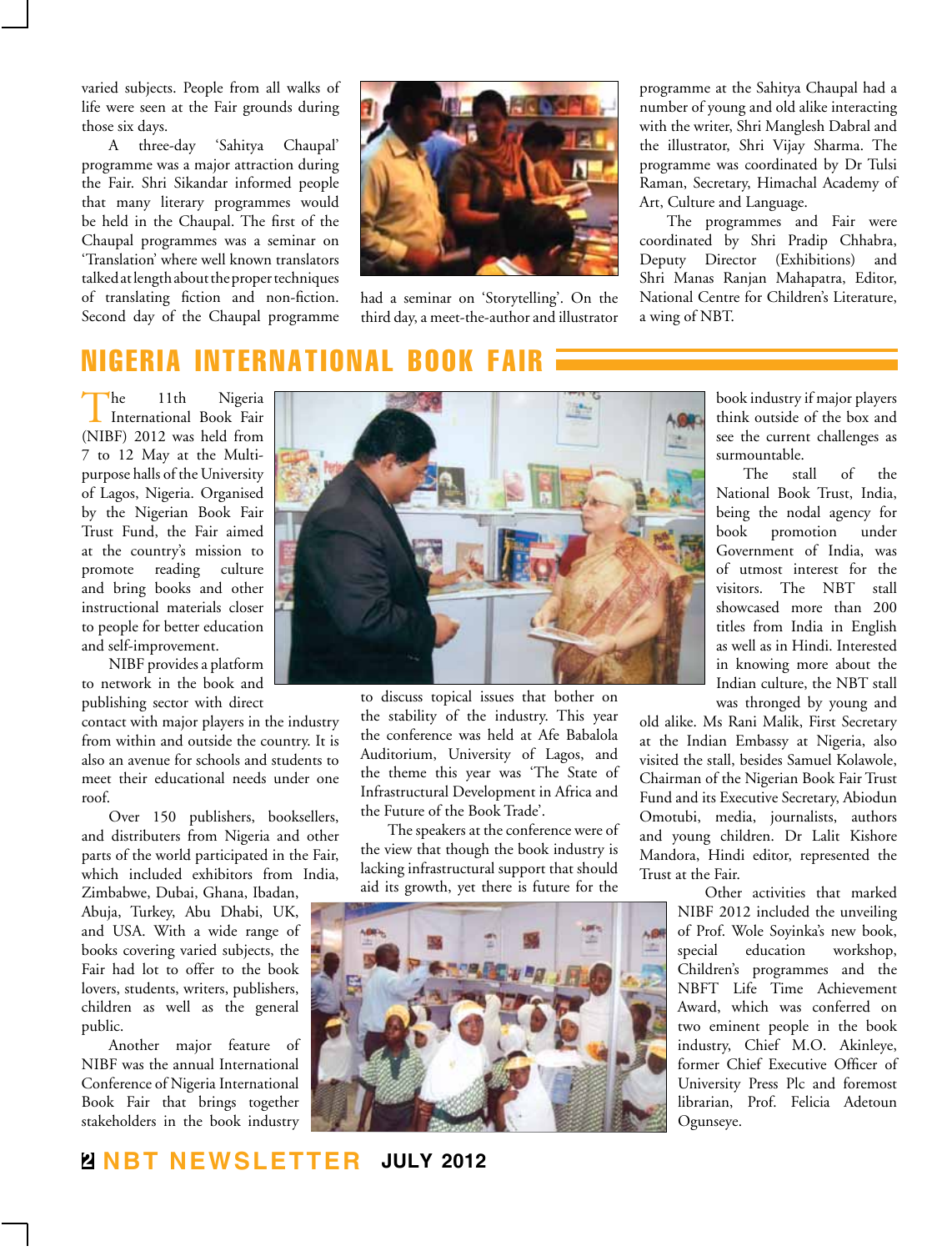# **TEHRAN INTERNATIONAL BOOK FAIR**

The 25th Tehran International Book Fair was held from 2-12 May 2012 in Imam Khomeini Grand Prayer Hall, Mosaliah Ground, Iran. The Fair was inaugurated on 1 May 2012 by Shri Ahmadinejad, the Hon'ble President of Iran.

On the occasion, he wished that "Tehran International Book Fair should become a venue for a cultural festival among the nations. The Book Fair should open the road for better future of the mankind."

He expressed his hope on the efforts of the organisers of this cultural event, which brings together a large number of thinkers, scholars and artists in order to create a common understanding among them. He further added that the human beings will be emancipated when all the boundaries and fetters are removed and all people love each other and become knowledgeable. "The three pillars—science, love and justice—can remove the barriers and book



is the container which carries these three elements." he further said.

The TIBF is one of the biggest book events in the world where many domestic and international publishers participate. Over 2,400 Iranian publishers displayed their publications at this year's Fair along with 1,600 international publishers from 77 countries, attracting over 5 lakh people every day. A large number of students visited the Fair. This is because all the students were provided with ATM cards worth

1500-3000 Toman for purchasing books of their choice.

Indian Ambassador to Iran, HE Dr. P. Srivastava visited NBT stall and appreciated the efforts of the Trust. "NBT stall is very impressive and a good draw. With our linguistic and cultural links, there is enormous scope for increasing exchange between the two countries. Indian books and authors are well liked. This should encourage NBT to do more

in future. I would also appreciate if NBT could bring more publishers from India to explore opportunities here."

The curtains on the Fair were drawn at a ceremony attended by Iranian Vice President Md. Reza Rahimi, Iran's Minister of Culture and Islamic Guidance Seyyed Md. Hosseini and a number of cultural officials of Iran on 12 May.

Shri Syed Haider M. Rizvi, Manager (Sales & Marketing), NBT, represented the Trust at the Fair.

# FFSTIVAI OF CHIIDR

On the occasion of the World Book and Copyright Day, the NBT, India organised a week-long Festival of Children's Conent at Future Foundation School, Regent Park, Kolkata from 23- 28 April 2012. This Festival, organised in association with Publishers and Booksellers Guild and Future Foundation School of Sri Aurobindo Institute of Culture, Kolkata, was the first of its kind. More than 5,000 children and young adults from various schools of Kolkata took part in this festival.

The Festival, along with an exhibition of books was inaugurated by eminent actor and wildlife photographer Shri Sabyasachi

Chakraborty on 23 April 2012. In his inaugural address, Shri Chakraborty spoke about his desire to write a book for children to help them bond with the charm of the forests. "I do not believe that the young generation has entirely



moved away from books, we need to help them reconnect with the magic of creating self impressions," he said. Shri Tridib Chatterjee, General Secretary, Publishers' and Booksellers' Guild, presided over the function.

Besides the exhibition of books brought out by more than 50 publishers, the Festival included a two-day Creative Writing and Illustration Workshop; an interactive session with the famous author Paro Anand; a workshop on how to review a book and a panel discussion on Bangla Children's Literature Today; and a workshop on Poster Design conducted by Debashis Ghosh and Ms Priya Nagarajan, eminent children's illustrators.

The artworks developed by children in the workshop were displayed in an exhibition at the Galerie La-Mere. Select works were put together in the *Readers' Club Bulletin* published by the Trust.

> Shri Ranjan Mitter, Principal and Ms. Virginia Redden, Activity Coordinator of the school, Shri Debu Sarkar, Dy. Director (Art) and Shri Manas Ranjan Mahapatra, Editor, NCCL, coordinated the various sessions at the Festival.

**JULY 2012 NBT Newsletter 3**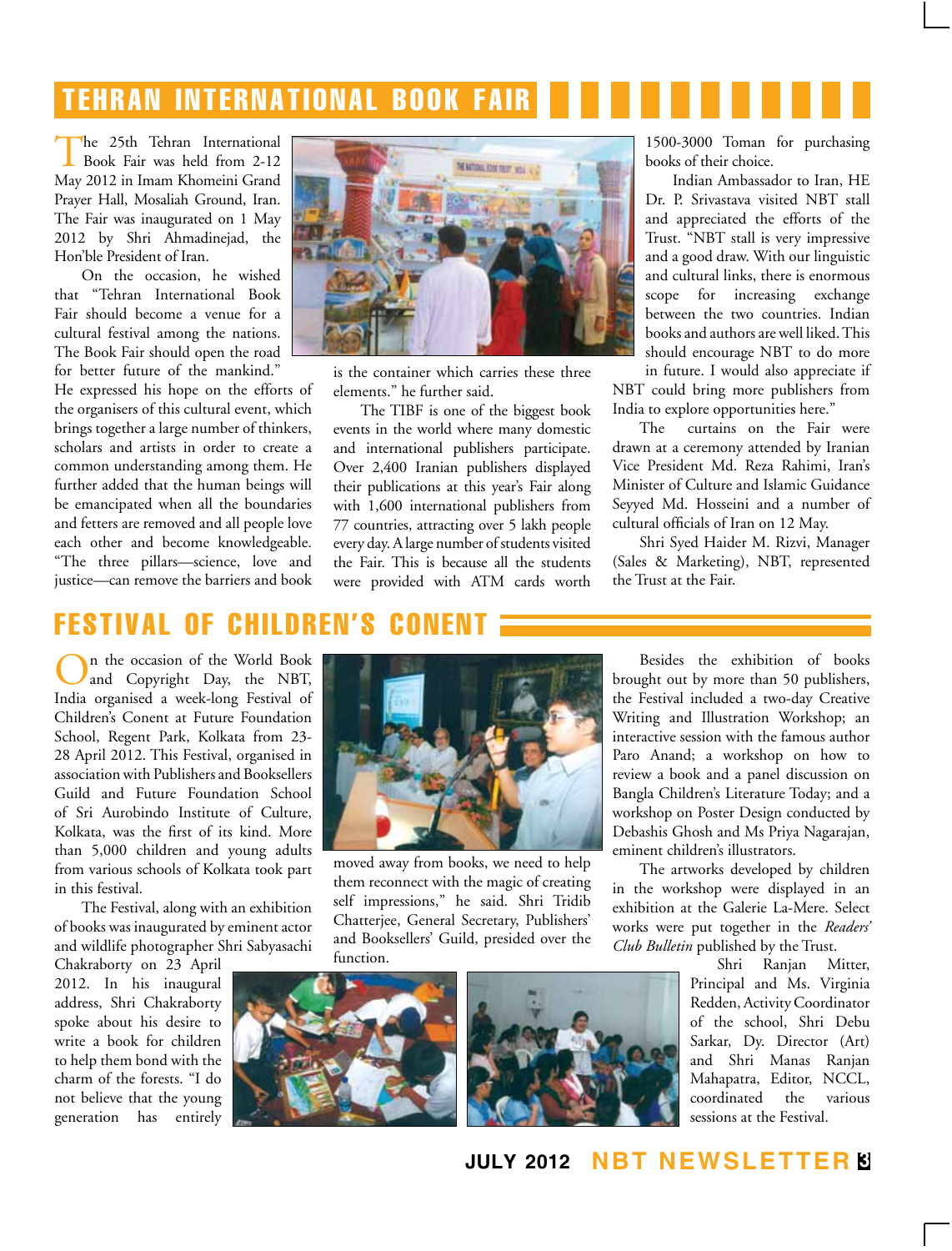# ahmedabad national book fair

seven-day Ahmedabad National Book Fair was held from 1 to 7 May 2012 at Sabarmati Riverfront, jointly organised by the Ahmedabad Municipal Corporation, Gujarati Sahitya Parishad and the National Book Trust, India.

Spread over an area of 4,000 sq. metres, the Ahmedabad Book Fair saw the participation of about 180 publishers and book distributors from Gujarat, Maharashtra, Rajasthan, New

Delhi and other parts of the country as well. Books in Gujarati, Hindi, English, Urdu and other languages were exhibited covering various subjects from children's literature to scientific discoveries, motivational to religious and spiritual subjects, folklore and mythology to modern literary creations.

Inaugurating the Book Fair, Shri Narendra Modi, Hon'ble Chief Minister of Gujarat said that every home should have a 'temple' stacked with books. Culture flows in a family that reads books. He said that books are like seeds that grow into trees of ideas, bloom as flowers of imagination and as fruits of hope.

Talking about the Book Fair, Shri Narendra Modi observed that book fairs quench the thirst of book lovers and encourage them for newer quests. They



serve as a confluence of culture, customs and civilization. He stressed that more such book fairs need to be held in the State.

Speaking on the occasion, Shri M. A. Sikander, Director, NBT, India appreciated the State Government's move. He said that publishers were reluctant to come to Gujarat as they were not sure about the response. "Till now Gujarati



literature has not been given much of the importance, but now we want to focus on it," he added.

Shri Sikandar also announced that NBT is interested in setting up a book promotion centre in the state for encouraging the culture of reading and book-related activities. He said that NBT wanted support from the Ahmedabad Municipal Corporation in the form of land. "If the corporation provides land by June, Ahmedabad will be the first city to have a book promotion centre as we are also in talks with Goa for the same project," said Shri Sikandar.

The book promotion centre will be a place for launching of books, discussions and debates on books and literary subjects. It will also be a venue for book fairs as well as providing guidance to emerging writers.

A host of literary activities were also arranged during the seven days which included author meets, book release functions, poet's meet, cultural programmes, children's activities, etc.

The book fair saw thousands of visitors thronging the fair grounds and buying books of their choice. Many literary personalities, scholars, academicians, young readers, students, parents, librarians, book lovers, as well as journalists, and other persons from media as well were at the Fair.

## **Books on and from Gujarat**

**GUIARAT** 

#### **DIVASVAPNA**

Gijubhai Badheka ISBN 81-237-1237-5; Rs 30

Written by Gujarat's famous educationist and teacher, this minor pedagogical classic is the story of a teacher who rejects the orthodox culture of education but remains enthusiastic towards



children and continues to experiment while consciously neglecting the traditions of teaching through prescribed textbooks. First published in Gujarati in 1932, the book propounds a new theory on child's education by emphasising the need for an atmosphere of independence and self-reliance.

#### **FOLKLORE OF GUJARAT** Hasu Yagnik

ISBN 81-237-3782-3; Rs 65

The book provides an introduction to the region and the people, myths and mythology, religion and popular beliefs, customs and traditions, fairs and festival, Gujarati language, dialects and literature, oral literature, folk music and dance etc.

#### **HISTORY OF GUJARATI THEATRE** Hasmukh Baradi

ISBN 81-237-4032-8; Rs 80 The book provides a comprehensive overview of the development of Gujarati theatre. It is an informative delineation of the emphatic impact made by politics, society, literature and theatre on one another.

#### **OF HEMLOCK I HAVE DRUNK**

Manubhai Pancholi 'Darshak' ISBN 81-237-4184-0; Rs 95 This moving love story written at the backdrop of freedom movement is not only a socio-historical document of a period,

but also attempts to employ Gandhian vision, often enriching us with moments of brilliant insight into love and compassion. Translated from Gujarati, the novel is an acclaimed classic of modern Indian literature.



## **4 NBT Newsletter JULY 2012**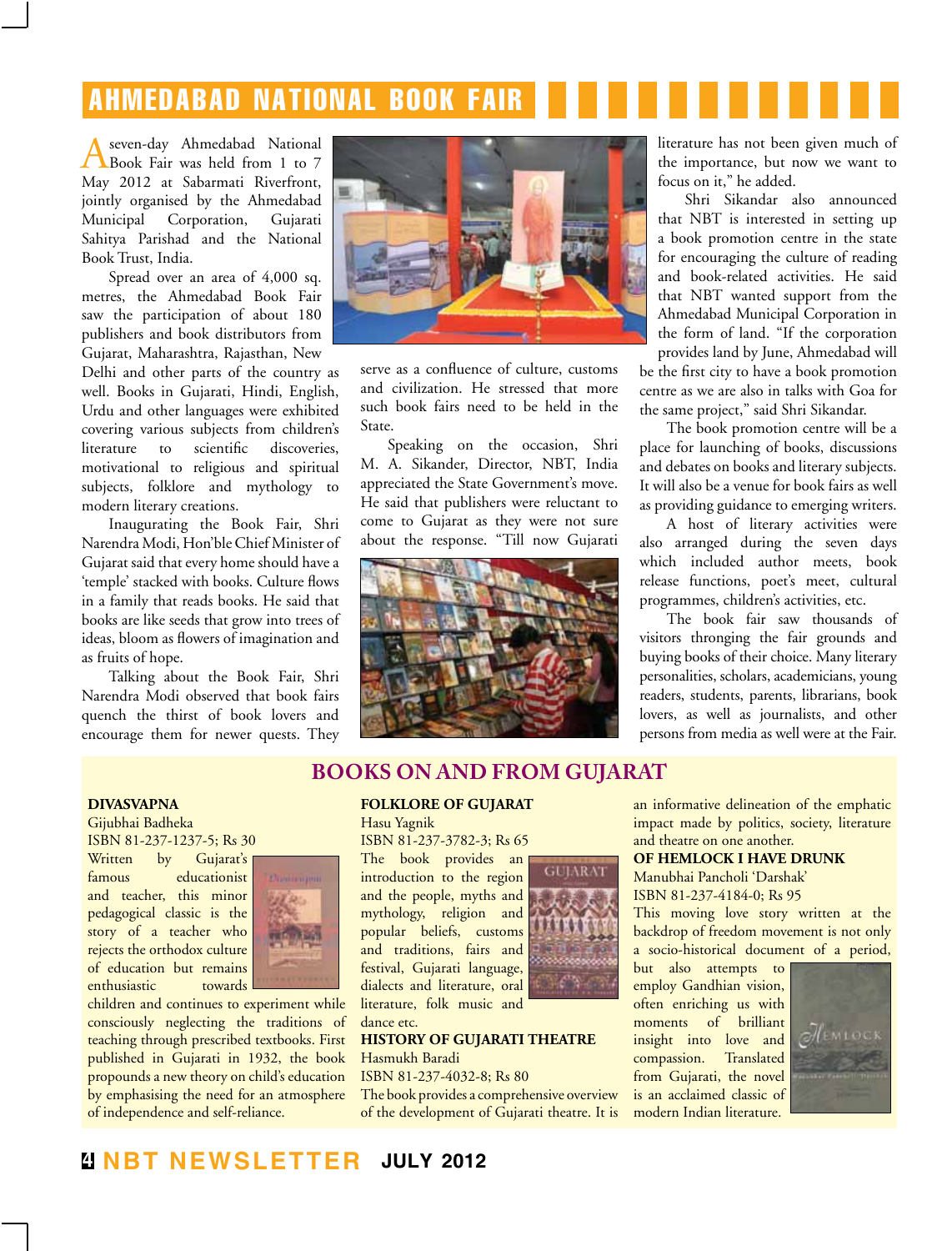# srinagar book fair

**CThe Srinagar Book Fair is a**<br>welcome step in the direction of welcome step in the direction of reviving the habit of book reading among the people of the state," said Shri Omar Abdullah, Hon'ble Chief Minister of Jammu & Kashmir. He was inaugurating the Srinagar Book Fair held from 2-10 June 2012 at Sri Pratap College grounds, Srinagar. Lauding the efforts of NBT, India Shri Abdullah observed the Trust has made an earnest effort to promote books and reading, by bringing books of national

and international interests on a wide range of topics.

The Fair which was held after a gap of 20 years at Srinagar was organised by NBT in collaboration with the J & K Academy for Art, Culture and Languages and the Jammu and Kashmir Urdu Academy. About 112 publishers in 177 stalls spread over the ground displayed over a lakh books on a range of areas and subjects.





The Fair provided an opportunity to the students and scholars of the valley to explore the world of books. Much appreciated, the Fair attracted people from all walks of life including cabinet ministers and other political leaders of state like Finance Minister Mr. Abdul Rahim Rather, J&K Legislative Council Dy. Chairman Shri M. Y. Taing Syed Ali Geelani, Mirwaiz Umar Farooq and Muhammad Yasin Malik. Appreciating the efforts of NBT to bring books to the valley, they observed that the youth of J & K must grab the opportunity of visiting the Fair and buy books. According to them, reading is an important aspect of life and helps to create a better tomorrow.

Literary programmes that drew a large number of visitors to the Fair included interactive sessions between

writers like Prof. Manoj Das and Ghulam Nabi Aatash and students, mehfil-e-ghazal, panel discussions and seminars. A Writer's Meet organised by Sahitya Akademi and presided over by Prof. Muhammad Zaman Azurda emphasised on the promotion of Kashmiri language. Another interesting discussion that took place was a seminar on the master storyteller Saadat Hassan Manto by the J & K Academy of Art, Culture and Language. The event was presided over

by Prof. Hamidi Kashmiri, noted writer and former VC of Kashmir University.

Writing on the Fair, the English daily *Kashmir Rising* aptly put it, "Kashmir is reading. Reading well and it is a good sight for this conflict-hit region. Smell of books is filling the valley and Srinagar Book Fair-2012 organised by NBT where young people gather every day to buy all kinds of books has just doubled it."



## **books on and from himachal Pradesh and j & k**

#### **HIMACHAL PRADESH**

Hari Krishan Mittoo ISBN 81-237-0555-7; Rs 55

Himachal Pradesh is a land of glaciers, majestic snowfed rivers and cascading streams. This book is a vivid account of its history, the social and cultural life of its people, and an impressive record of its economic development.

**PRADESH**



# **FOLKLORE OF HIMACHAL**

Gautam Sharma 'Vyathit' ISBN 81-237-4419-6; Rs 75 The book gives a comprehensive account of the various facets of folk life in the state in an easy and readable style. An original Hindi title, it has been translated into English by the noted writer Mrinal Pandey.

> JAMMU KASHMIR

#### **JAMMU AND KASHMIR** Somnath Dhar

#### ISBN 978-81-237-2533-8; Rs 55

Regarded by the Grand Mughals as a paradise on earth, Kashmir has exercised particular fascination over the minds of men. The present book is about the land and its handsome and varied people, noted for their

tolerance, intelligence, industry and skill.

#### **A DROP IN THE OCEAN: An Autobiography** Padma Sachdev

ISBN 978-81-237-6177-0; Rs 180

This autobiography is a bitter journey of a Dogra girl of Jammu who fought with the orthodox and men-oriented society. Born in Jammu, in 1940, Padma Sachdev

is one of the eminent poets of Dogri and Hindi languages. She has written a number of poetry, anthologies, novels, short stories, travelogues and done more than half a dozen translations.



**july 2012 NBT Newsletter 5**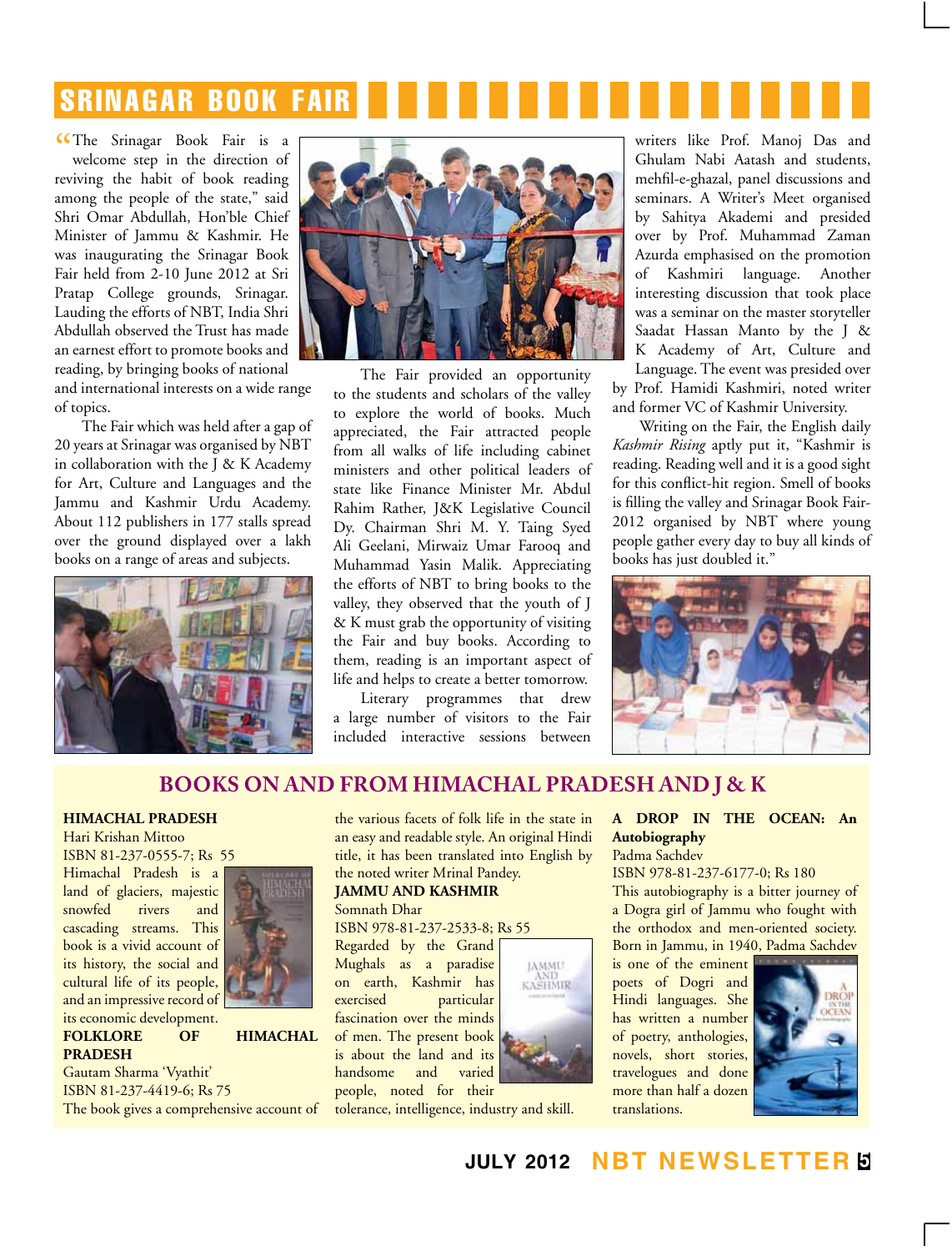# ORIENTATION PROGRAMMES



Lamong In order to promote reading habit children, Orientation Programmes for Readers' Club Movement were organised at New Delhi, Barabanki (U.P), and Una (Himachal Pradesh). Over 250 school principals, teachers and government officials of the local units of Departments of Education participated in the programmes. Readers' Clubs were also established in 210 schools of the three districts.

The programmes aimed at creating awareness about the importance of nontextbooks in the overall development of a child and also how to run a Readers' Club in a school with support from National Council for Children's Literature (NCCL), a wing of NBT. The programmes began with a powerpoint presentation on the movement followed by question-answer session. Thereafter, a number of activities



were organised for the participants aimed at promoting reading habit among school children such as how to prepare wall and handwritten magazines for the children, conducting quiz based on books and authors, etc.

The first programme was organised at Municipal Corporation Primary School, Subhas Nagar, New Delhi on 26 April in collaboration with Room to Read, Principals from 50 government primary schools of Delhi. On the occasion, Readers' Clubs in 50 schools were established. Ms. Chander Kiran, Programme Officer, Room to Read, presented a vote of thanks.

The second programme was held at Puredelia in Barabanki, Uttar Pradesh on 30 May 2012. Around 150 teachers, principals, librarians and education officers were present. Readers' Clubs were established in 103 schools of the district.

While Shri Hemant Kumar, Lecturer, SIET, was the resource person of the programme, Shri Ajay Vikram Singh, Block Education Officer, Puredelia block, presented the vote of thanks.

The third such programme was held at District Institute of Education and Training (DIET) office at Una in Himachal Pradesh on 12 June 2012. Over 70 professionals related to education including Deputy Directors of District Primary Education and Higher Education Department and the Principal of DIET attended the programme. Shri Rameshwar Kamboj, retired principal of Kendriya Vidyalaya and children's writer was the resource person. On this occasion, Readers' Clubs were established in 57 schools of the district.

Shri Dwijendra Kumar, Asst. Editor, NBT, coordinated the programmes.

## **Books on population**

*World Population Day is an annual event, observed on July 11, which seeks to raise awareness of global population issues. Inspired by the public interest in Five Billion Day on July 11, 1987, the Governing Council of the United Nations Development Programme declared it the Population Day in 1989. Given below are some of the titles on population, published by the Trust.* 

#### **INDIA'S CHANGING POPULATION PROFILE**

Mahendra K Premi The book covers the dynamic processes of fertility, mortality and migration and describes demographic transition in India and in major states.

978-81-237-5510-6; Rs 65.00 (PB) 978-81-237-5511-3; Rs 300.00 (HB) **INDIA'S QUEST FOR POPULATION STABILISATION**

Ashish Bose

The book traces the evolution of population

policies, both implicit and explicit, ever since India became free in 1947. Above all, the book discusses critical issues of population and development, such as the north-south demographic

disparity and the spread of female foeticide in India. 978-81237-5853-4; Rs 85.00

**THE INEVITABLE BILLION PLUS** Vasant Gowariker (Ed.)

A book that seeks to understand the magnitude of India's population problem and the need to harness the tools of science



and technology for resolving the problem. ISBN 81-237-0632-4; Rs 62

### **POPULATION OF INDIA IN THE NEW MILLENNIUM**

Mahendra K Premi The book provides information on population issues that have been released by the Office of the Registrar General and Census



Commissioner, India. It presents these data in a simpler manner providing comparisons with earlier censuses.

978-81-237-4861-0; Rs 75 (PB) 978-81-237-4862-0; Rs 350 (HB)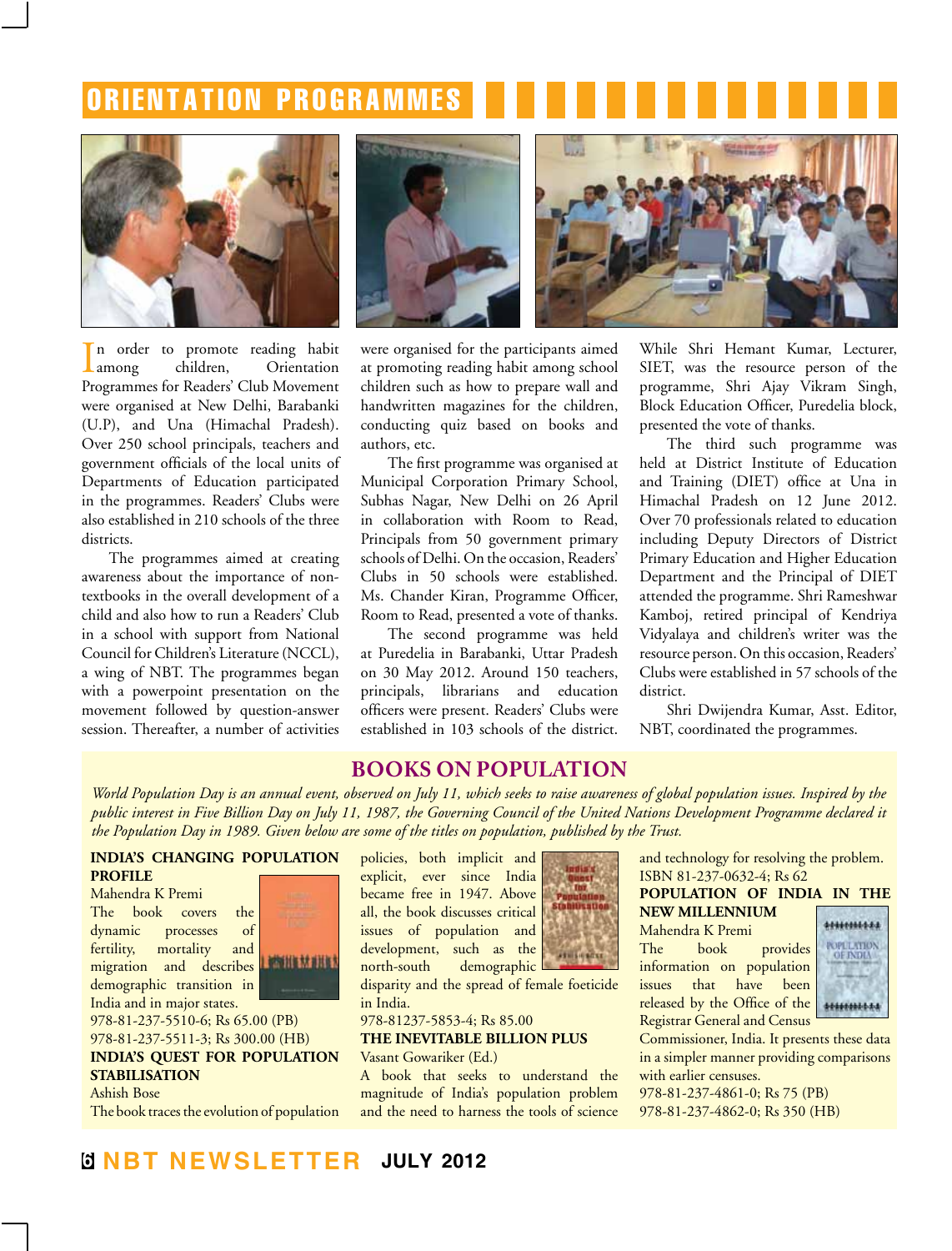

The Trust is bringing out a new book titled *Poll Surveys in Media: An Indian Perspective* by Dr. N. Bhaskara Rao. Herein we reproduce an excerpt from the Introduction.

Surveys in media have become a regular feature—both in the case of newspapers and television channels—not just in the context of national or State election but also on contentious public issues of all sort. To benefit from such a discourse in the media there is need for the larger public to be sensitive about intricacies involved in the process of conducting and the way they are covered in the news media.

However, it needs to be seen how and what difference these guidelines of Election Commission will make on paid news and exit polls. The success depends to a large extent on news media. This book hopefully facilitates that process.

Despite decline in the general perception of poll surveys in media, this last round of polls (2012) to Assemblies had more than half a dozen poll surveys featured by channels. However, unlike in earlier rounds, the direction of projected outcome was almost the same in all such surveys, including in Tamil Nadu, West Bengal and Uttar Pradesh. The number of seats projected, however, varied from survey to survey. Yet another phenomena which played a more visible difference in this round of polls was the intensity of "note for vote", particularly, in Tamil Nadu. Obviously, since this happens in the last 48 hour of poll, this is bound to effect the reliability of poll survey projections thus giving an "alibi" to survey agencies to justify their off-the-mark projections in the pre-poll surveys. What continues to be disappointing is that transparency about poll eve surveys has not improved in the 2011 and 2012 despite a transparency era that has now apparently set in the country.

In 2011, six pre-poll surveys in all were covered in the news media. The 2012 round of Assembly polls signaled a new spurt not just in voter turnout all across and uniformly but, more importantly, the poll process was free and fair as never before. Even more, the voting was not fractured but overwhelming, except in the case of Uttarakhand. How was it possible? What could be the differentiator in 2012 polls? During this round, the Election Commission's directive against coverage of exit polls was strictly observed to the credit of the news media. That was how in 2012 the rage of surveys was not evident in the media coverage. A hasty or "pre-emptive

way" of covering the polls by news media, using or going by poll surveys, was much subtle. Could that be a contributing factor for increased turnout and decisive verdict? That could be an argument – at least until further evidence is gathered hopefully in 2013 and in 2014....

In fact, forecasts of pre-poll surveys could get vitiated, marginally or significantly, because of six trends which are becoming glaring and intense recently. These threatening trends are: Note-for-Vote; Freebies as never before; Incumbency advantage; Paid News; Poll Surveys and "War of Words" (abusive language against each other)....

Public opinion has never become so relevant and important factor for public policies and political scene as today. It will be even more so in the coming years. Attitudes and images are the outcome of individual perceptions which, when expressed, become public opinions. Perceptions are influenced by exposure to communication channels and experiences of past and present. Public opinions are not permanent; rather they are always in the process of change. It is a very nebulous concept and depends on the prevailing power structure, diffusion process and channels of information.

# books received

*Everyman's Book of Hindu Religion and Mythology*; Abbe J.A. Dubois; Lotus Press, 4735/22 Prakash Deep Building, Ansari Road, Darya Ganj, New Delhi-110002; ISBN 978-81-8382- 288-6; Rs 250



Penned by a French Christian missionary, who left his country to escape from the disturbances of the French Revolution and lived in India for over three decades, the book holds a significant place in Indian

studies, owing to his more laborious method of personal enquiry which he carried on for years, as also constantly correcting and adding new materials to it . *Bose of Nakamuraya: An Indian Revolutionary in Japan*; Takeshi Nakajima; Translated by Prem Motwani; Bibliophile South Asia, C-127 Sarvodaya Enclave, New Delhi-110017; ISBN 978-81-85002-98-9; Rs 250



Rash Bihari Bose escaped to Japan fooling the British intelligence and took shelter at Nakamuraya, the popular bakery shop. The book records his life story, evolution of the Indian freedom struggle,

the connection of Bose and Nakamuraya, biculturalism, Japan's expansionism and history of Asia in the first half of the 20th century.

*Bail: Law and Procedures*; Janak Raj Jai; Universal Law Publishing Co., C-FF-1A Dilkhush Industrial Estate, G.T. Karnal Road, New Delhi-110033; ISBN 978- 81-7534-782-3; Rs 250.00



The courts are interpreting the provisions of bail in strict sense and the new theories of bail are spelled out by them. This edition comprises of various aspects of bail provisions, practices, procedures

along with relevant Acts, Rules and judicial precedents governing them. This also includes full account of legislative changes. New case laws and new specimen forms also have been added.

**JULY 2012 NBT Newsletter 7**